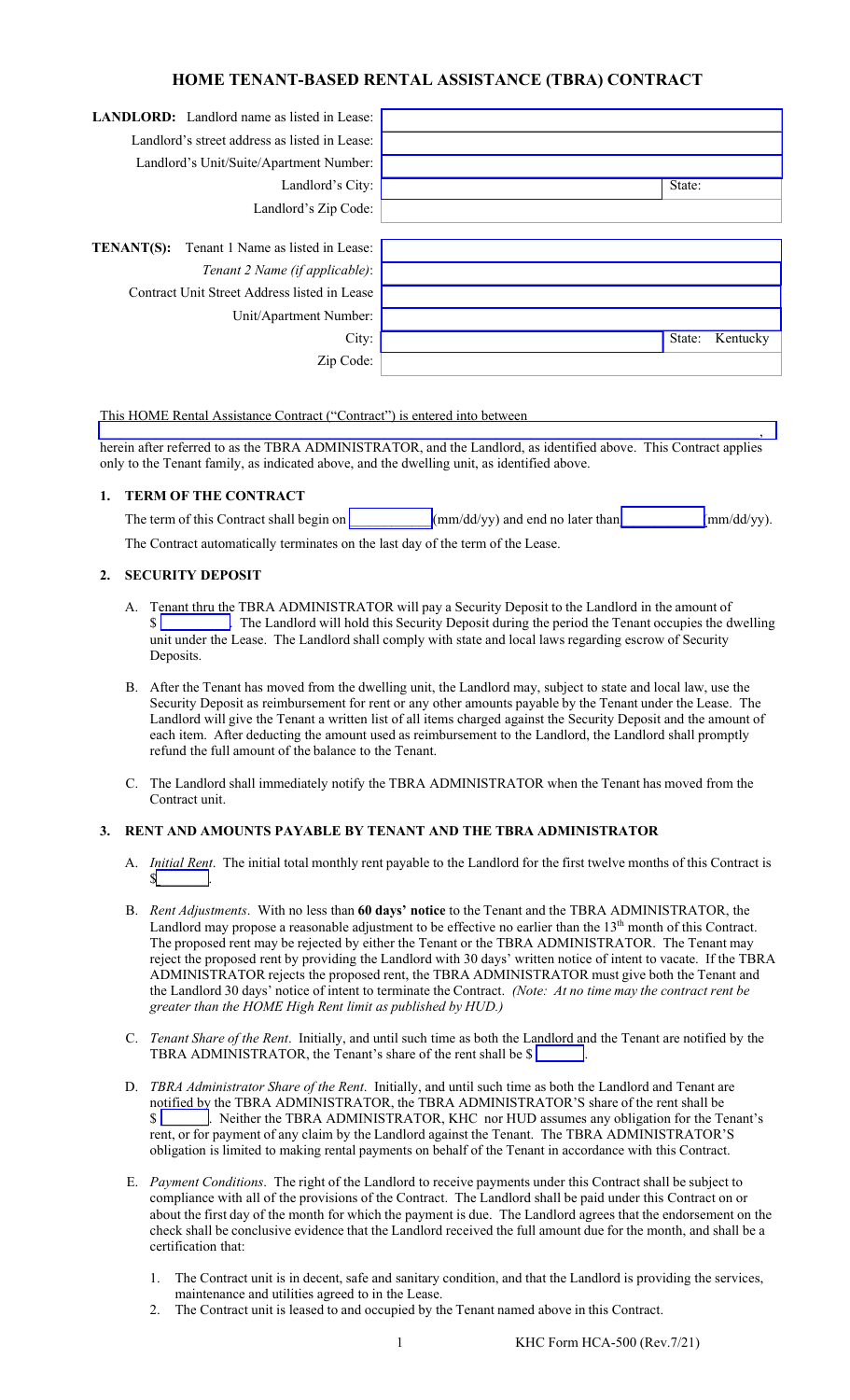- 3. The Landlord has not received and will not receive any payments as rent for the Contract unit other than those identified in this Contract.
- 4. To the best of the Landlord's knowledge, the unit is used solely as the Tenant's principal place of residence.
- F. *Overpayments*. If the TBRA ADMINISTRATOR determines that the Landlord is not entitled to any payments received, in addition to other remedies, the TBRA ADMINISTRATOR may deduct the amount of the overpayment from any amounts due the Landlord, including the amounts due under any other HOME TBRA Contract with the Landlord for another tenant.

## **4. HOUSING QUALITY STANDARDS AND LANDLORD-PROVIDED SERVICES**

- A. The Landlord agrees to maintain and operate the Contract unit and related facilities to provide decent, safe and sanitary housing in accordance with 24 CFR section 882.109, including all of the services, maintenance and utilities agreed to in the Lease.
- B. The TBRA ADMINISTRATOR shall have the right to inspect the Contract unit and related facilities at least annually, and at such other times as may be necessary to assure that the unit is in decent, safe and sanitary condition, and that required maintenance, services and utilities are provided.
- C. If the TBRA ADMINISTRATOR determines that the Landlord is not meeting these obligations, the TBRA ADMINISTRATOR shall have the right, even if the Tenant continues in occupancy to terminate payment of the TBRA ADMINISTRATOR'S share of the rent and/or terminate the Contract.

## **5. TERMINATION OF TENANCY**

The Landlord may evict the Tenant following applicable state and local laws and the provisions of the Lease. The Landlord must give the Tenant at least 30 days' written notice of the termination and notify the TBRA ADMINISTRATOR in writing when eviction proceedings are begun. This may be done by providing the TBRA ADMINISTRATOR with a copy of the required notice to the Tenant.

## **6. FAIR HOUSING REQUIREMENTS**

- A. *Nondiscrimination*. The Landlord shall not, in the provision of services or in any other manner, discriminate against any person on the grounds of race, color, national origin, sex, religion, disability, familial status, age, sexual orientation, gender identity, or marital status. The obligation of the Landlord to comply with Fair Housing Requirements inures to the benefit of the United States of America, the Department of Housing and Urban Development, and the TBRA ADMINISTRATOR, any of which shall be entitled to invoke any of the remedies available by law to redress any breach or to compel compliance by the Landlord.
- B. *Cooperation in Compliance Review Audits*. The Landlord shall comply with the TBRA ADMINISTRATOR, KHC and with HUD in conducting compliance review audits and complaint investigations pursuant to all applicable civil rights statutes, Executive Orders and all related rules and regulations as covered in the requirements of the Federal HOME Investment Partnerships Program.

### **7. THE TBRA ADMINISTRATOR, KHC AND HUD ACCESS TO LANDLORD RECORDS**

- A. The Landlord shall provide any information pertinent to this Contract which the TBRA ADMINISTRATOR, KHC or HUD may reasonably require.
- B. The Landlord shall permit the TBRA ADMINISTRATOR, KHC or HUD, or any of their authorized representatives, to have access to the premises and, for the purposes of audit and examination, to have access to any books, documents, papers, and records of the Landlord to the extent necessary to determine compliance with this Contract.

## **8. RIGHTS OF THE TBRA ADMINISTRATOR IF LANDLORD BREACHES THE CONTRACT**

- A. Any of the following shall constitute a breach of the Contract:
	- 1. If the Landlord has violated any obligation under this Contract; or
	- 2. If the Landlord has demonstrated any intention to violate any obligation under this Contract; or
	- 3. If the Landlord has committed any fraud or made any false statement in connection with the Contract, or has committed fraud or made any false statement in connection with any Federal housing assistance program.
- B. The TBRA ADMINISTRATOR'S right and remedies under the Contract include recovery of overpayments, termination or reduction of payments and termination of the Contract. If the TBRA ADMINISTRATOR determines that a breach has occurred, the TBRA ADMINISTRATOR may exercise any of its rights or remedies under the Contract. The TBRA ADMINISTRATOR shall notify the Landlord in writing of such determination, including a brief statement of the reasons for the determination. The notice by the TBRA ADMINISTRATOR to the Landlord may require the Landlord to take corrective action by a time prescribed in the notice.
- C. Any remedies employed by the TBRA ADMINISTRATOR in accordance with this Contract shall be effective as provided in a written notice by the TBRA ADMINISTRATOR to the Landlord. The TBRA ADMINISTRATOR'S exercise or non-exercise of any remedy shall not constitute a waiver of the right to exercise that or any other right or remedy at any time.